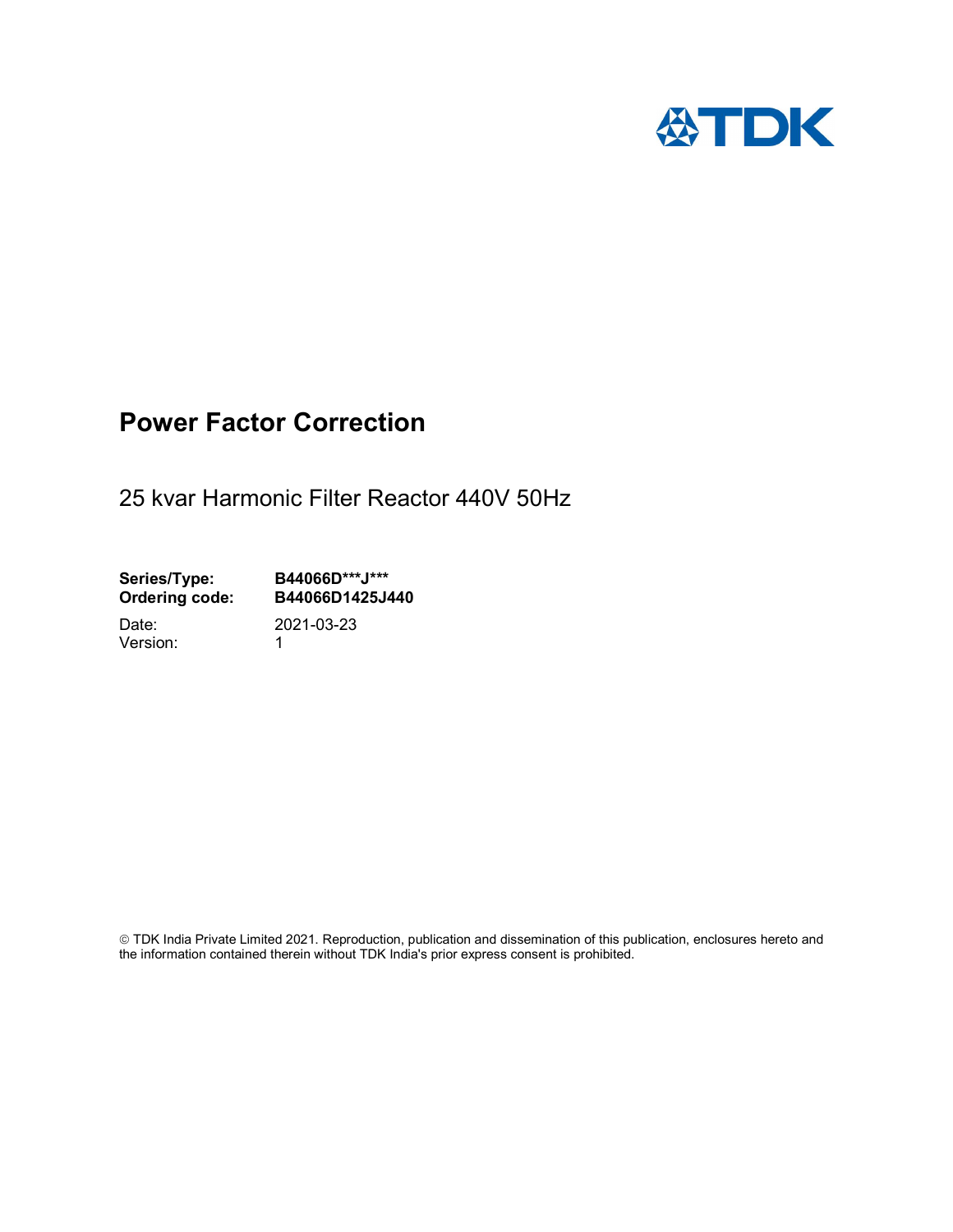# TDK

### Power Factor Correction and B44066D1425J440

### 25 kvar Harmonic Filter Reactor 440V 50Hz B44066D\*\*\*J\*\*\*

### **Characteristics**

- $\blacksquare$  Highest linearity
- Temperature control via micro switch in inner coil
- $\blacksquare$  Highest life time by high quality materials
- **Low losses**
- $\blacksquare$  High overloading capability
- Safety device, temperature micro switch
- Copper winding
- **Low noise**

Technical data

| De-tuning factor p                              | 14             | $\%$        |
|-------------------------------------------------|----------------|-------------|
| Effective filter output $Q_C$                   | 25             | kvar        |
| Rated voltage $V_R$ <sup>1)</sup>               | 440            | V           |
| Rated frequency f                               | 50             | Hz          |
| Ambient temperature / Insulation class          | 40 / H         | $^{\circ}C$ |
| Capacitance C delta (tot.)                      | 353.49         | μF          |
| Inductivity L                                   | $3 \cdot 4.01$ | mH          |
| Fundamental current 11 <sup>3)</sup>            | 34.77          | A           |
| Linear up to $4$ )                              | 46.91          | A           |
| Effective current $IRMS$ <sup>2)</sup>          | 35.03          | A           |
| Rated harmonic voltages (3rd/5th/7th/11th/13th) | 0.5/6/5/3.5/3  | %           |
| Temperature protection (NC)                     | yes            |             |
| Total losses $P_D$                              | 180            | W           |
| Total weight                                    | 28             | kg          |

<sup>1)</sup> Voltage rise up to 106% of rated voltage is considered in current  $I_{\text{eff}}$ .

<sup>2)</sup>  $I_{eff} = \sqrt{(I_1^2 + I_3^2 + ... I_x^2)}$ 

<sup>3)</sup>  $11 = 1.06$   $\cdot$   $I_R$  ( $I_R$  = Capacitor current 50Hz)

<sup>4)</sup> Linear current =  $1.43$   $\cdot$  I<sub>R</sub> (I<sub>R</sub> = Capacitor current 50Hz)

### **Connection**

| Line                | 1U1-1V1-1W1                                   |
|---------------------|-----------------------------------------------|
| Capacitors          | l 1U2-1V2-1W2                                 |
| Temperature control | $\sqrt{2}$<br>$\overline{\phantom{a}}$<br>1-4 |

### Reference standard IEC60076-6

CAP FILM ES PFC PM 2021-03-23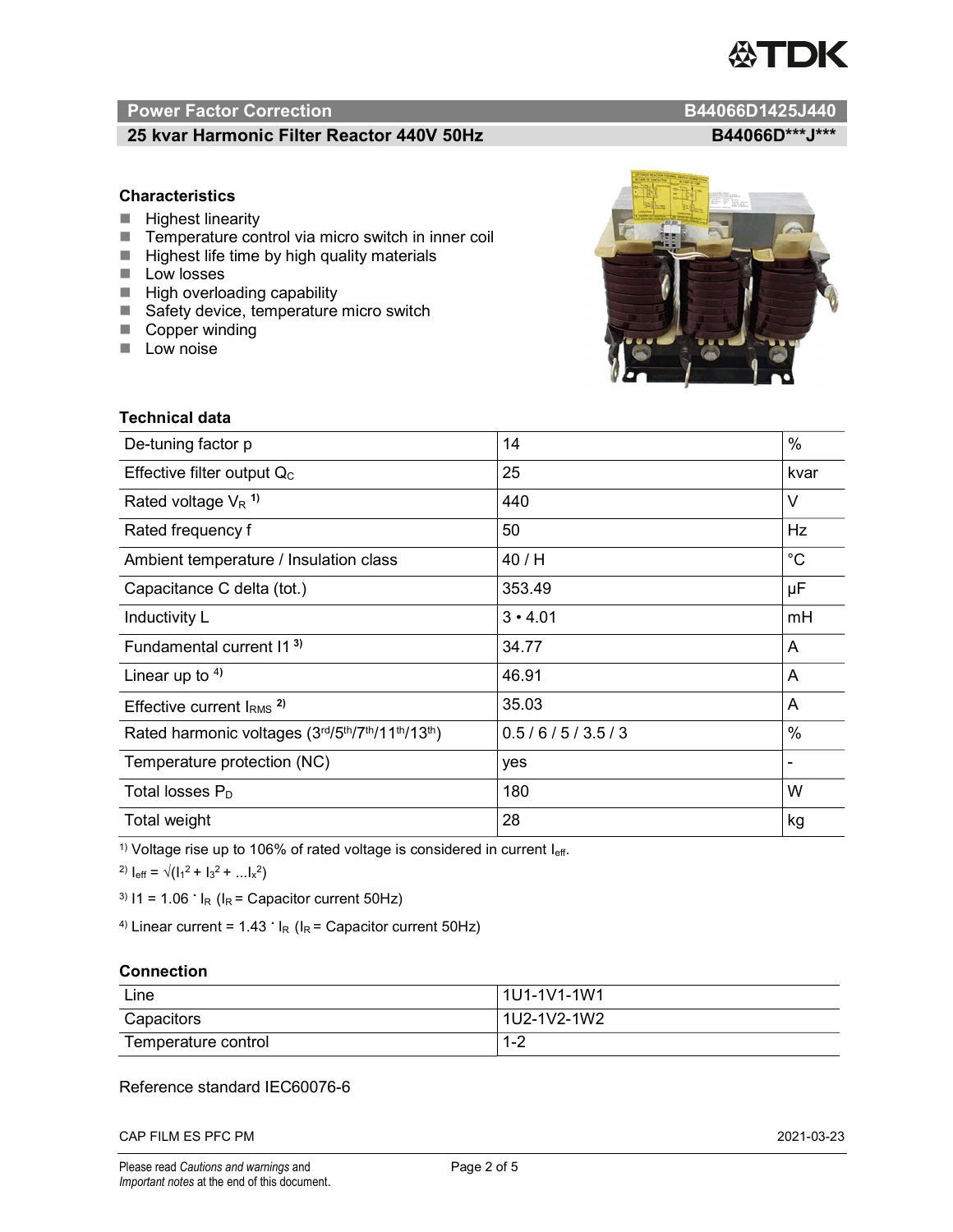

### Power Factor Correction and B44066D1425J440

### 25 kvar Harmonic Filter Reactor 440V 50Hz B44066D\*\*\*J\*\*\*

### Dimensional drawings



### **Dimensions**

| L/mm  | 260     | b/mm  | 185   |
|-------|---------|-------|-------|
| H/mm  | 240     | e/mm  | 116±5 |
| W/mm  | $210+5$ | d1/mm | 10.8  |
| 11/mm | 220     | d2/mm | 15.5  |
| 12/mm | 220     | A     | 175   |
| n1/mm | 150     | B     | 165   |
| n2/mm | 168±3   | Ø     | 8.5   |

### Cautions and warnings

- Do not install the reactor in case of any visible damages.
- $\blacksquare$  Installation must be done by skilled personnel only.
- Do not use or store harmonic filter reactors in corrosive atmosphere, especially where chloride gas, sulphide gas, acid, alkali, salt or similar substances are present.
- $\Box$  Do not touch the device during operation: all electrically active parts of this equipment such as windings, electronic components, leads, fuses and terminals carry a dangerous voltage which can lead to burns or electric shock.
- Covers which protect these electrically active parts from being touched must not be opened or removed during operation.
- Before any assembly or maintenance work is started, all installations and equipment must be disconnected from the power source.
- Noncompliance with these instructions may lead to death, serious injury or major damage to equipment.

FAILURE TO FOLLOW CAUTIONS MAY RESULT, WORST CASE, IN PREMATURE FAILURES OR PHYSICAL INJURY.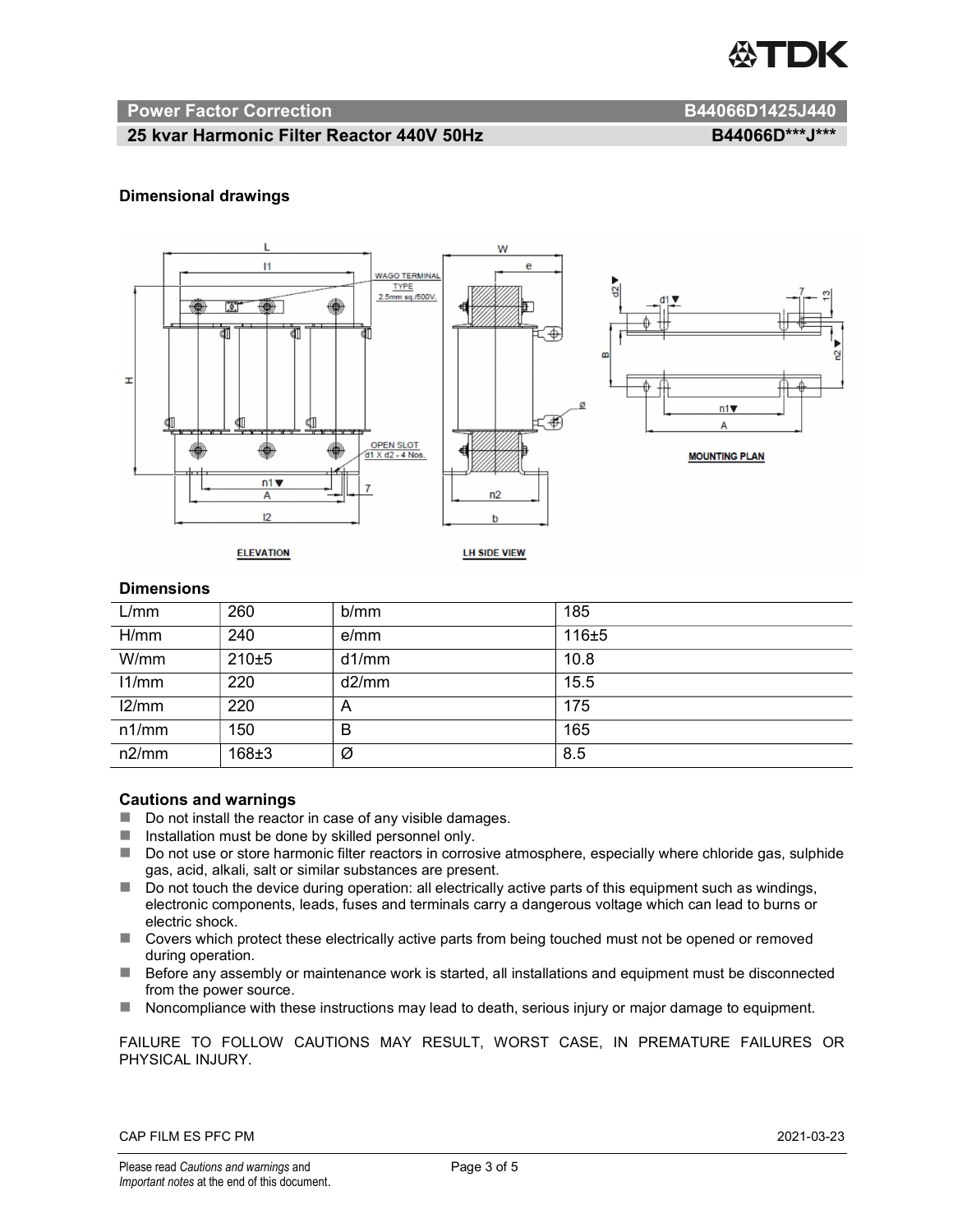

### Power Factor Correction **B44066D1425J440**

### 25 kvar Harmonic Filter Reactor 440V 50Hz B44066D\*\*\*J\*\*\*

The following applies to all products named in this publication:

- 1. Some parts of this publication contain statements about the suitability of our products for certain areas of application. These statements are based on our knowledge of typical requirements that are often placed on our products in the areas of application concerned. We nevertheless expressly point out that such statements cannot be regarded as binding statements about the suitability of our products for a particular customer application. As a rule we are either unfamiliar with individual customer applications or less familiar with them than the customers themselves. For these reasons, it is always ultimately incumbent on the customer to check and decide whether a product with the properties described in the product specification is suitable for use in a particular customer application.
- 2. We also point out that in individual cases, a malfunction of electronic components or failure before the end of their usual service life cannot be completely ruled out in the current state of the art, even if they are operated as specified. In customer applications requiring a very high level of operational safety and especially in customer applications in which the malfunction or failure of an electronic component could endanger human life or health (e.g. in accident prevention or life-saving systems), it must therefore be ensured by means of suitable design of the customer application or other action taken by the customer (e.g. installation of protective circuitry or redundancy) that no injury or damage is sustained by third parties in the event of malfunction or failure of an electronic component.
- 3. The warnings, cautions and product-specific notes must be observed.
- 4. In order to satisfy certain technical requirements, some of the products described in this publication may contain substances subject to restrictions in certain jurisdictions (e.g. because they are classed as hazardous). Useful information on this will be found in our Material Data Sheets on the Internet (www.tdk-electronics.tdk.com/material). Should you have any more detailed questions, please contact our sales offices.
- 5. We constantly strive to improve our products. Consequently, the products described in this publication may change from time to time. The same is true of the corresponding product specifications. Please check therefore to what extent product descriptions and specifications contained in this publication are still applicable before or when you place an order.

We also reserve the right to discontinue production and delivery of products. Consequently, we cannot guarantee that all products named in this publication will always be available. The aforementioned does not apply in the case of individual agreements deviating from the foregoing for customer-specific products.

- 6. Unless otherwise agreed in individual contracts, all orders are subject to our General Terms and Conditions of Supply.
- 7. Our manufacturing sites serving the automotive business apply the IATF 16949 standard. The IATF certifications confirm our compliance with requirements regarding the quality management system in the automotive industry. Referring to customer requirements and customer specific requirements ("CSR") TDK always has and will continue to have the policy of respecting individual agreements. Even if IATF 16949 may appear to support the acceptance of unilateral requirements, we hereby like to emphasize that only requirements mutually agreed upon can and will be implemented in our Quality Management System. For clarification purposes we like to point out that obligations from IATF 16949 shall only become legally binding if individually agreed upon.